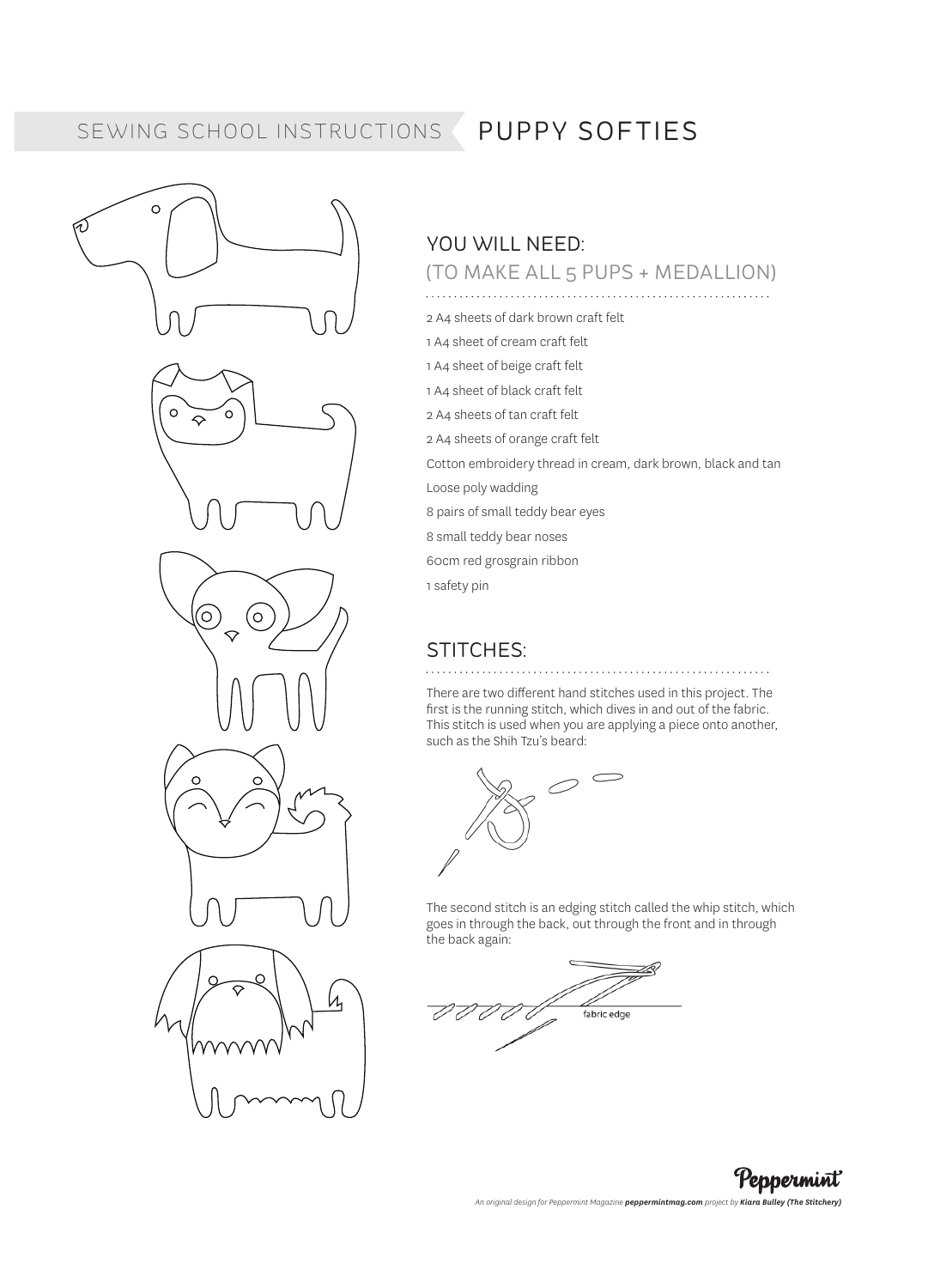# MEDALLION

. . . . . . . . . . . . . . . . .

#### YOU WILL NEED:

Orange felt (approx 2 x 70mm diameter circles)

60cm red grosgrain ribbon

1 safety pin

Black and tan cotton embroidery thread

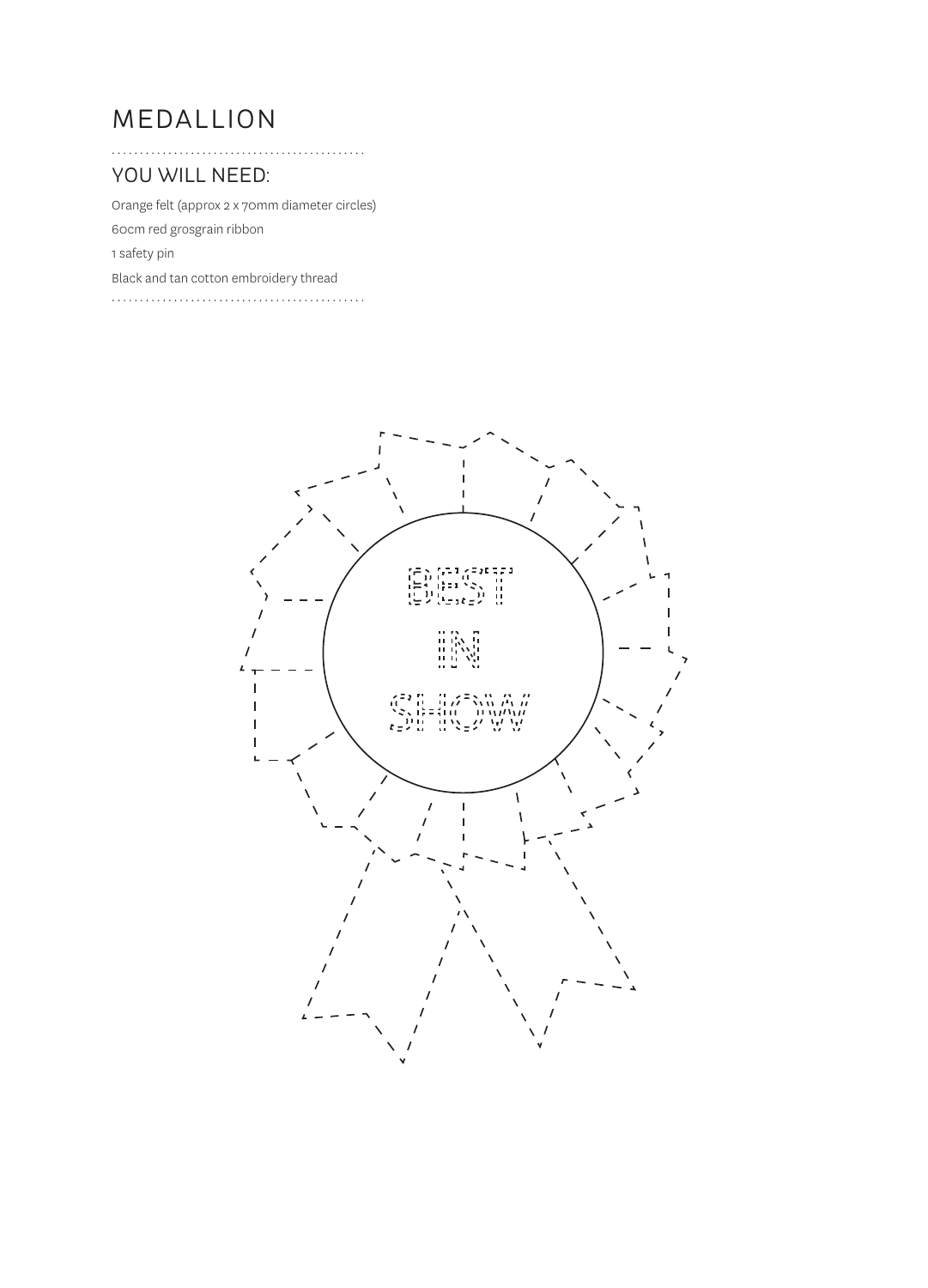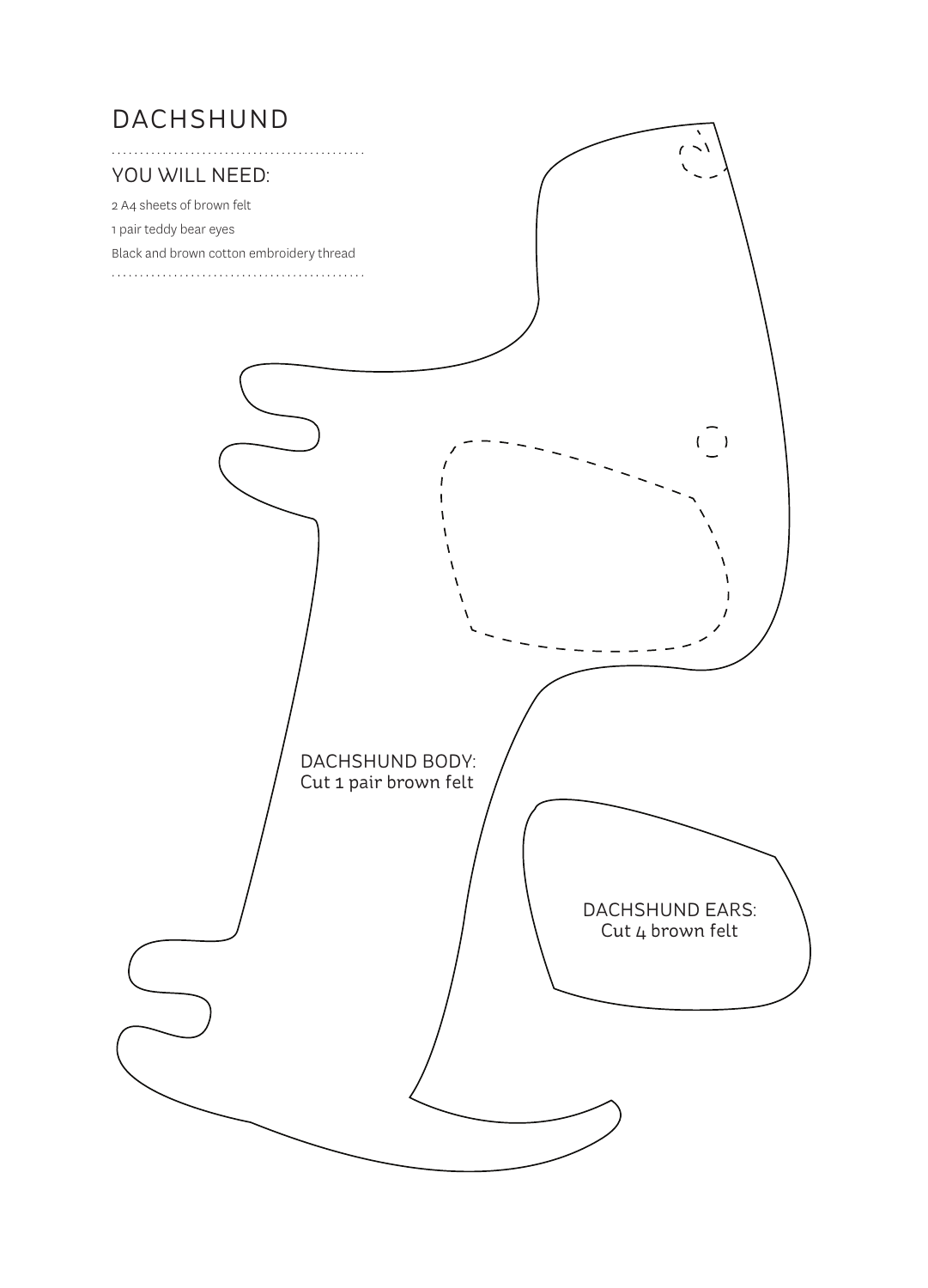# PUG

#### YOU WILL NEED:

1 A4 beige felt Black felt (enough for face and ears) 1 pair teddy bear eyes 1 teddy bear nose Black and cream cotton embroidery thread 

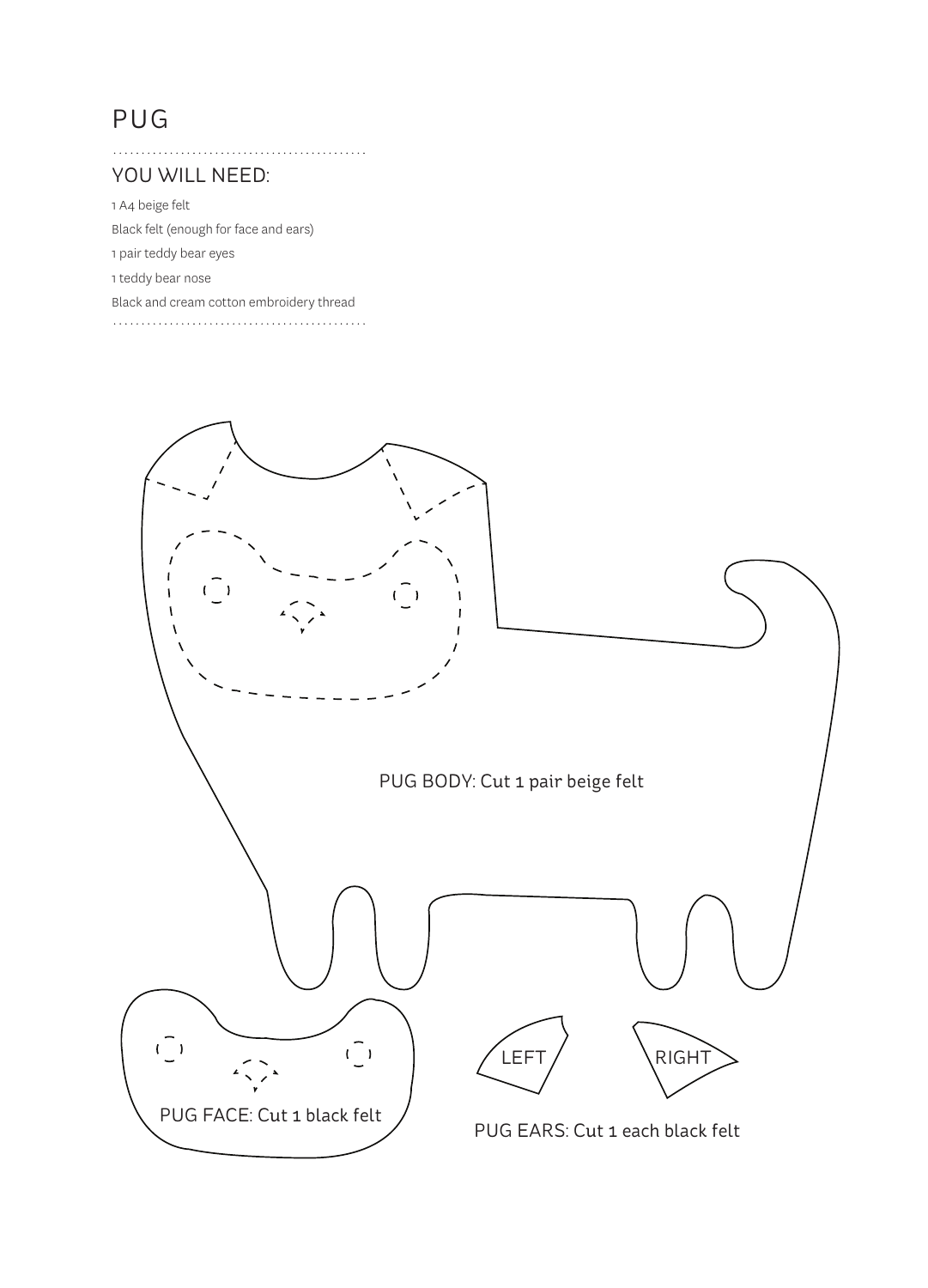# CHIHUAHUA

#### YOU WILL NEED:

2 A4 tan felt

Cream felt (enough for eyes)

1 pair teddy bear eyes

1 teddy bear nose

Tan and cream cotton embroidery thread

. . . . . . . . . . . . . . . . . . .

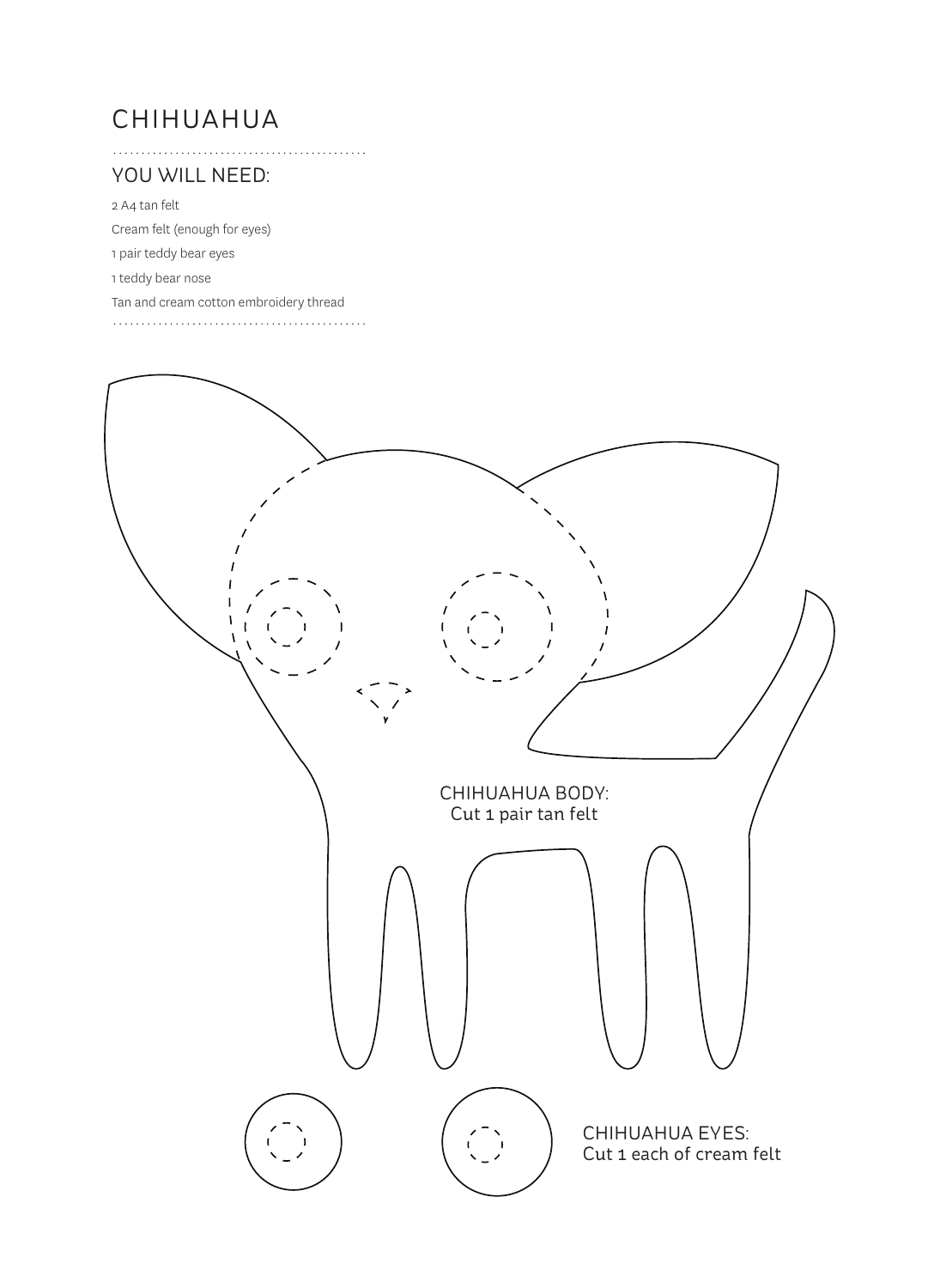# SHIBA

#### YOU WILL NEED:

2 A4 orange felt

Cream felt (enough for face)

1 teddy bear nose

Black, cream and tan cotton embroidery thread

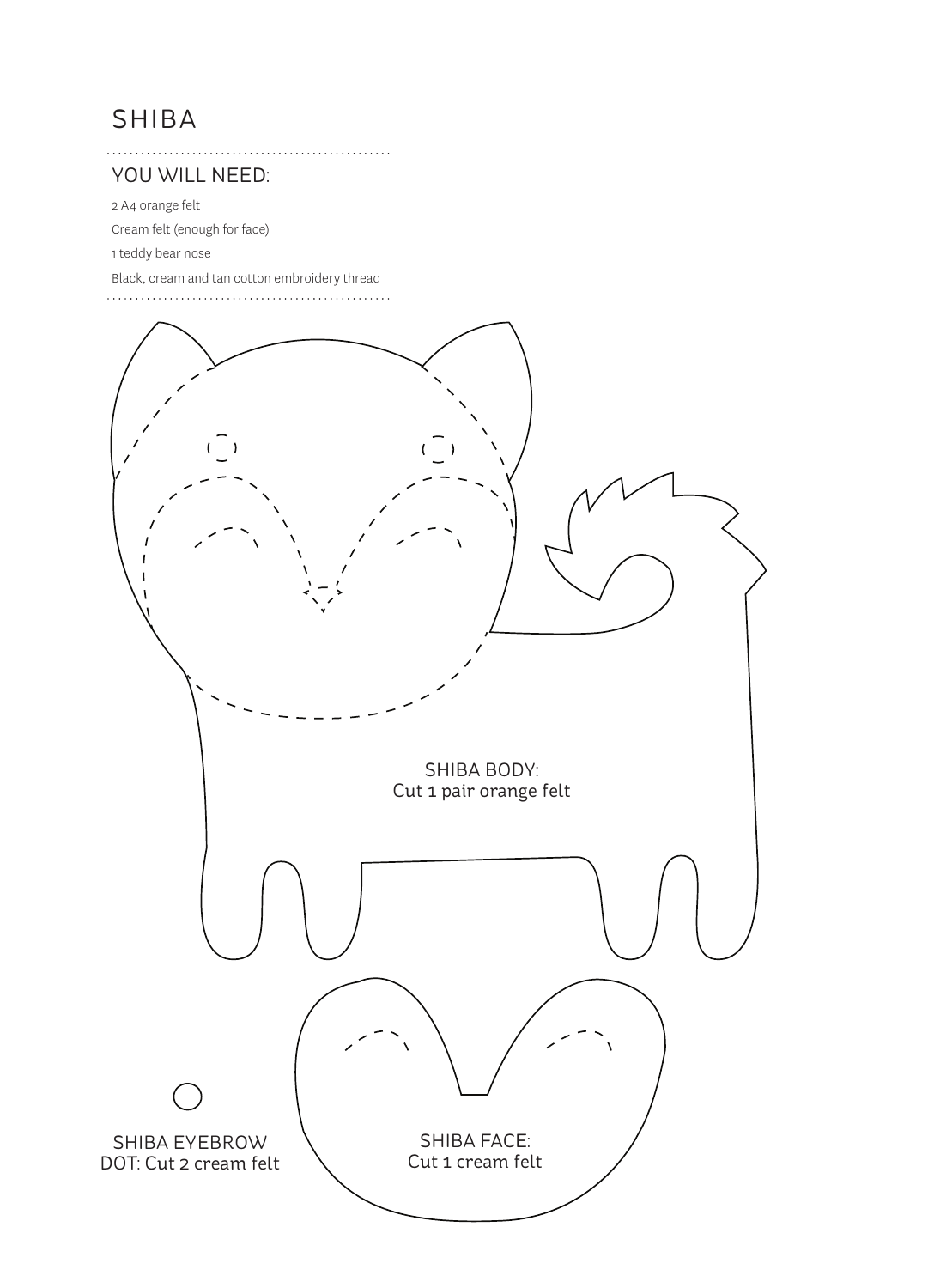# SHIH TZU

#### YOU WILL NEED:

1 A4 cream felt

Black felt (enough for beard and ears)

1 pair teddy bear eyes

1 teddy bear nose

Cream and black cotton embroidery thread

 $1.1.1.1.1.1$ 

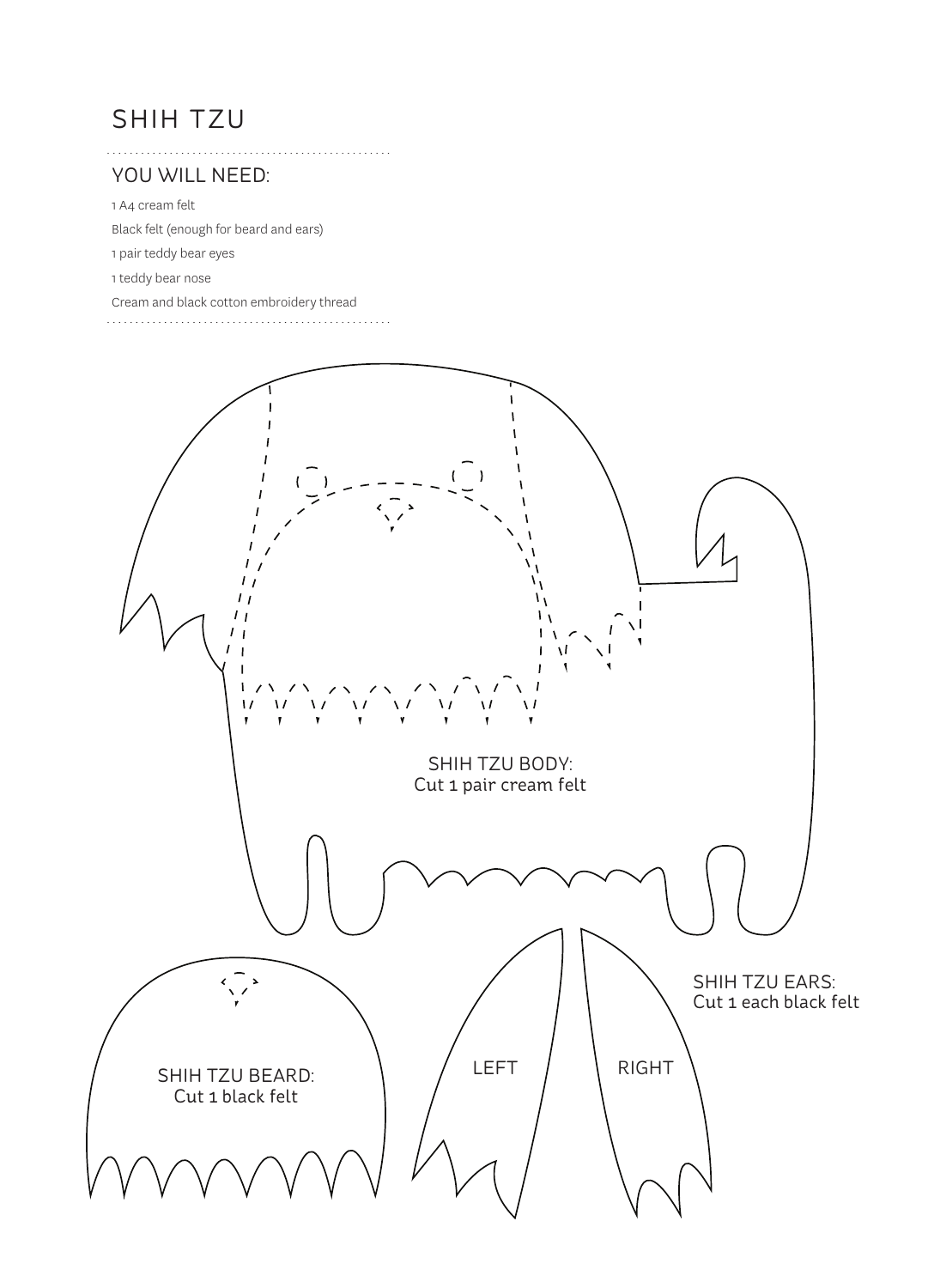### DACHSHUND

- 1. Cut the Dachshund pattern from dark brown felt, as per instructions on pattern.
- 2. To make the ears, take a pair of ear shapes and whip stitch together around the edge with brown thread. Repeat for the second pair.
- 3. Using the pattern as a guide, place the ear on the Dachshund body and running stitch in place with brown thread. Repeat this for the second side, making sure the pieces mirror each other.
- 4. Using the pattern, mark the eye position on the body. Attach teddy bear eyes or alternatively button eyes.
- 5. Pin the two body pieces together and whip stitch from the nose, around the legs and around the tail with brown thread, leaving the top of the head and back open.
- 6. Stuff the tail and legs with wadding and begin to stuff the body. Using a skewer or pencil will help you push the wadding into the smaller limbs.
- 7. Continue the whip stitch along the back, stopping at the top of the head.
- 8. Finish stuffing the pup make sure he is nice and firm, as this will help him stand up!
- 9. Continue the whip stitch to close the opening in the head.

#### $PIIG$

- 1. Cut the Pug body pattern from beige felt and the Pug ears and face from black felt, as per instructions on pattern.
- 2. Using the pattern as a guide, pin the ears and face to one piece of the body. With a running stitch, sew in place with black thread.
- 3. Again, using the pattern as a guide, mark the eye and nose positions. Attach teddy bear eyes and nose, or alternatively button eyes and embroidered nose.
- 4. Pin the two body pieces together and whip stitch from the left ear, around the legs and around the tail with cream thread, leaving the top of the head and back open.
- 5. Stuff the tail and legs with wadding and begin to stuff the body. Using a skewer or pencil will help you push the wadding into the smaller limbs.
- 6. Continue the whip stitch along the back, stopping at the top of the head.
- 7. Finish stuffing the pup make sure he is nice and firm, as this will help him stand up!
- 8. Continue the whip stitch to close the opening in the head.

#### CHIHUAHUA

- 1. Cut the Chihuahua body pattern from tan felt and the Chihuahua eyes from cream felt, as per instructions on pattern.
- 2. Using the pattern as a guide, pin the eyes to one piece of the body. With a running stitch, sew in place with cream thread.
- 3. Again, using the pattern as a guide, mark the eye and nose positions. Attach teddy bear eyes and nose, or alternatively button eyes and embroidered nose.
- 4. Pin the two body pieces together and whip stitch from the left ear, around the legs and around the tail with tan thread, leaving the top of the head and back open.
- 5. Stuff the tail and legs with wadding and begin to stuff the body. Using a skewer or pencil will help you push the wadding into the smaller limbs.
- 6. Continue the whip stitch along the back, stopping at the top of the head.
- 7. Before stuffing the head, sew the ears closed with a running stitch using the pattern as a guide.
- 8. Finish stuffing the pup make sure he is nice and firm, as this will help him stand up!
- 9. Continue the whip stitch to close the opening in the head.